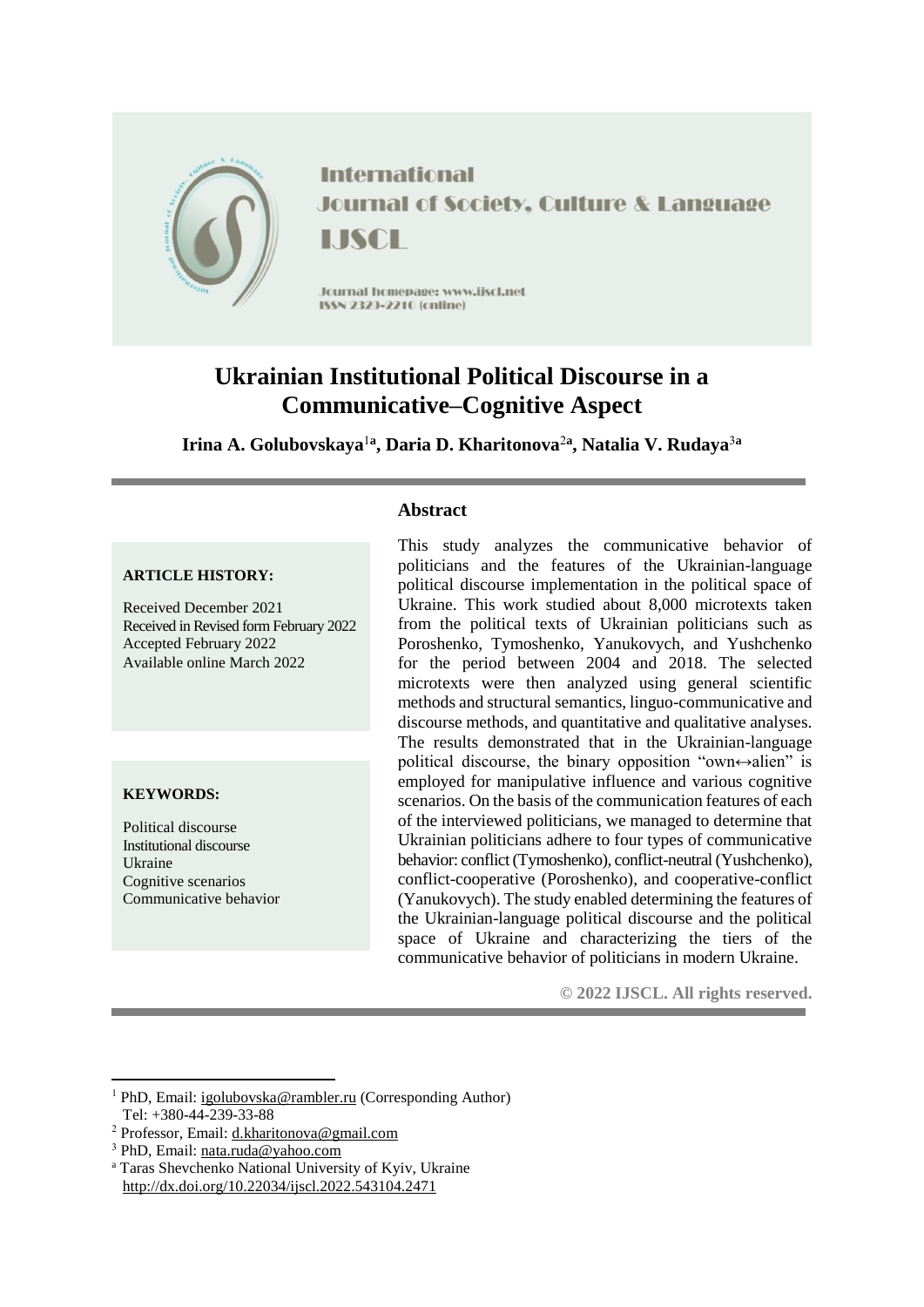# **1. Introduction**

oday, politics affects all spheres of human life (Jalilifar et al., 2021), and political discourse is constantly in oday, politics affects all spheres of human life (Jalilifar et al., 2021), and political discourse is constantly in contact with other forms of communication, including advertising, scientific, pedagogical, legal, religious, sports, and military discourses, art, and everyday discourse (Sheigal, 2000). Political linguistics, one of the newest trends in modern linguistics, studies institutional political discourse, vividly reflecting the sociohistorical process characteristics of a certain political, linguistic culture, the values declared within their limits, and the mode of relations between an ordinary citizen and the state (Wodak & Forchtner, 2017).

Institutional political discourse is a sphere where everything falls under the notions of "influence," "evaluation," and "value." On the one hand, it reflects the characteristics of the general political life of the country, and on the other hand, it manifests the struggle for the power of individual politicians and pressure groups, thereby marking certain ideological guidelines, expressing the interests of certain political forces, and influencing the target audience consciousness (Abdelzaher & Essam, 2019; Kurmanova et al., 2021). In most cases, an author of an institutional political text is not one person: it is a corporate author because there is an institution of speechwriting. A corporate author possesses psychological and linguistic skills and abilities required for the implementation of linguistic manipulation and is well acquainted with other political process participants, thereby allowing them to influence the target audience.

Several studies have dealt with the archetypal opposition "own↔alien" ("friend or foe") in the politics of various states, including preimperial China (Pines, 2002), post-war Austria (Wodak, 2002), Latin America (Huber & Schimpf, 2016). Positive self-presentation and othering are among the most essential strategies of political manipulation employed by American presidents (Trajkova & Neshkovska, 2019; Wieczorek, 2020). Of great research interest is the political discourse in a relatively young state like Ukraine, particularly in terms of the value orientation of politicians and their manipulation strategies based on the "own↔alien" opposition. This study aims to determine the characteristics of the

implementation of the Ukrainian-language institutional political discourse in the political space of modern Ukraine. It presents a model of linguistic manipulation based on the classification of communication strategies and tactics, and analyzes the types of communicative behavior (cognitive scenarios) inherent in political figures in modern Ukraine (P. A. Poroshenko, Yu. V. Tymoshenko, V. F. Yanukovych, & V. A. Yushchenko) through the realization of the "own↔alien" dichotomy.

## **2. Theoretical Framework**

There is a wide range of approaches to the definition and methods of studying discourse: discourse as communication, discourse as a text (Van Dijk, 2009, 2014), discourse as a cognitive process (Kubryakova, 2000), discourse as speech in real time (discourse as a sociocultural phenomenon, and discourse as a sociolinguistic phenomenon (Reyes-Rodríguez, 2008). In our opinion, discourse does not exist separately from the speaker and its implementation in speech. Being an act of cognition, discourse serves as a carrier of the already acquired cognitive experience, and new ideas about the world are created on its basis. Furthermore, discourse reflects that the mental world of a person is his/her certain interpretation, which is considered a subjectively marked phenomenon.

Political discourse as one of the varieties of discourse has not yet received an unambiguous interpretation. According to Kondratenko (2007), political discourse is "a specific manifestation of political communication, which implies the actualization of the political text in the communicative act of interaction between a political subject (politician, political force, and power) and a political object (audience, electorate, and voter)". Sheigal (2000) asserted that political discourse covers all the speech statements of the addresser and the addressee, correlating with the realm of politics. Political discourse is also interpreted as a complex of speech structures in a certain context of political activities, views, and beliefs (Oparina, 2002).

Political discourse acts as a direct manifestation of a communicative situation in a political activity, on the one hand, and as an author speech reflecting the socio-political beliefs and cultural experiences of the addresser and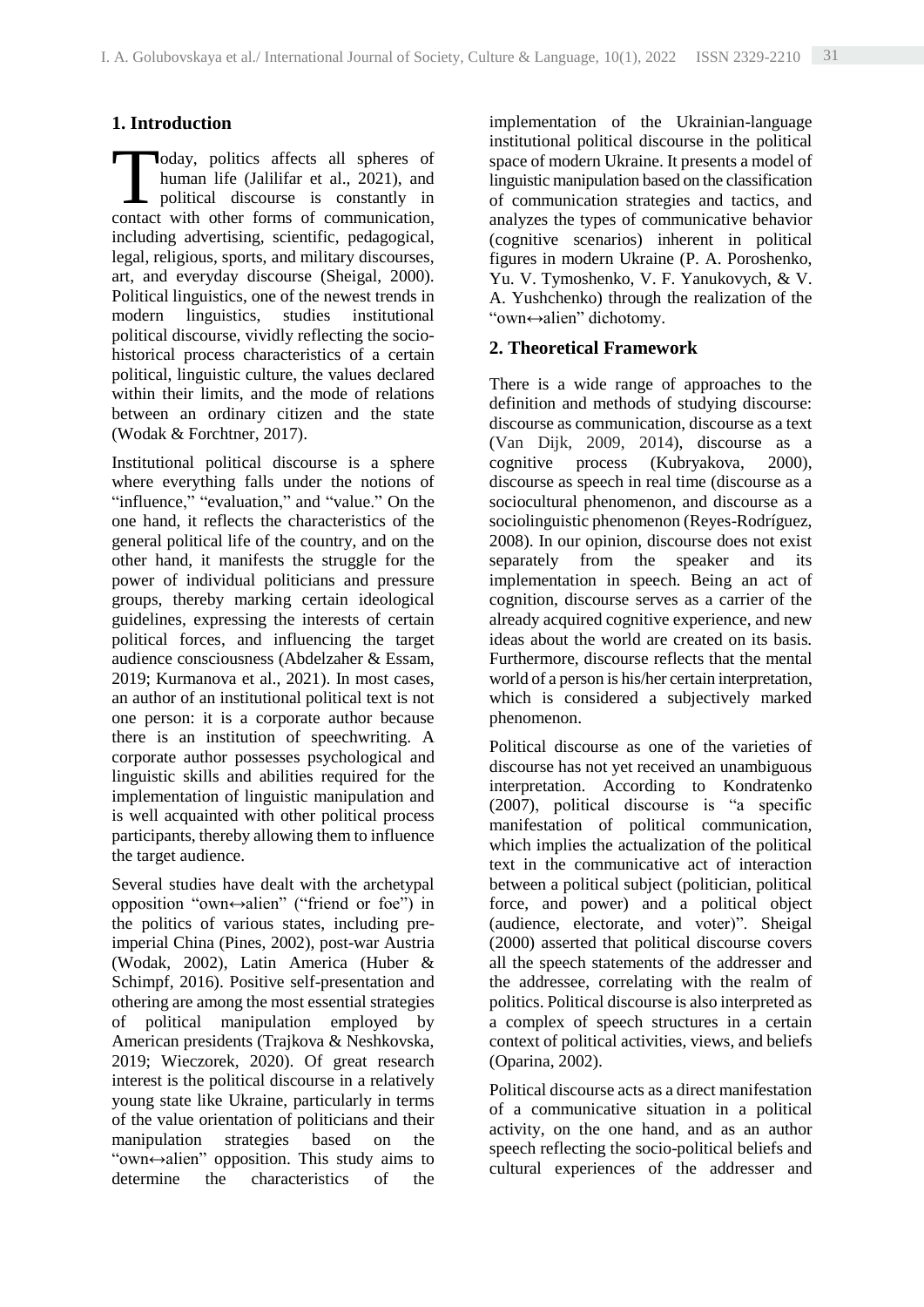representing the characteristics of the thesaurus and motivational–pragmatic levels of their linguistic personalities on the other hand.

In our opinion, institutional political discourse is the discourse of the political institution of state power. This discourse is confined to the institutional forms of communication and based on a certain standard of the behavior of politicians (a set of typical speech behavior models and communication topics), but it also expresses the individual characteristics of the speech of politicians (the President and the Deputy President).

Institutional political discourse is characterized by persuasive influence realized through various verbal means of argumentation and manipulation. The term *persuasia* comes from the Latin word "*persuadere*": (1) assure and convince and (2) persuade, dispose to, and induce (Dvoretsky, 2008), and its semantics is manifested more clearly by the perfect form of *persuasi*, which means "I persuaded." It is evident that persuasion is closely related to argumentation: "Persuasiveness is not identified and not opposed to argumentation; not reduced only to rhetorical techniques; and not identified with individual directive, appellative, and imperative speech acts, including implicitly" (Molodychenko, 2010). Thus, persuasion can be realized by means of logical arguments and the actualization of manipulative mechanisms, representing a "combination of logic and emotions." At the same time, every message with a persuasive effect has its own specific set of structural components, distinguishing one statement from another statement of this type (Miller, 2002).

Thus, persuasion is not limited to argumentation: its mechanisms are more complex and largescale. Persuasiveness correlates with the category of argumentation as a whole with a part because using argumentation, such a persuasive communicative effect, can be successfully realized; in fact, it is of a manipulative nature. Political manipulation is always implicit: "Politicians want to hide negative statements in a specific language so that the public cannot clearly see their true terrible nature" (Willson, 2015).

Having a long-standing mythological nature, the "own" and "alien" categories are ontologically biased by a binary connection, which is realized in nature and society. "Own"

marks belonging to a family or a clan and denotes everything that can describe the culture of the ethnic society, and "alien" functions outside the worldview of a group, to which an individual belongs. In archaic consciousness, *alien* is non-human, devoid of human nature, wild, strange, and incomprehensible (Artyukh, 2010). Additionally, "alien" in the cultural context is categorized as something unknown, unusual, sinful, and unacceptable, which is opposed to the characteristics of folk culture and customs, traditions, and everything that marks the categoric field of "own" (Belova, 2005).

Considering all of the above, it seems appropriate to present these categories in the following graphic design: "own  $\leftrightarrow$  alien" as only in the antinomy of oppositional relations, the semantics of each component of this opposition is fully revealed.

The existence of "own $\leftrightarrow$ alien" is caused by the speakers' categorization of the world in relation to themselves. This phenomenon is based on the speaker's figure I, thereby determining the egocentric nature of such formation. As Kishina (2011) affirmed, understanding oneself as a kind of I, opposing to OTHER, is crucial for the determination of boundaries between "own" and "aliens." Accordingly, the speakers differentiate their world along two vectors: "own" and "alien," plotting them (vectors) on the basis of the specifics of their perception of the world. This dichotomy is axiologically marked and realized through certain thematic planes. Within the framework of institutional political discourse, the opposition "friend or foe" appears as an ontological, basic phenomenon and as a categorical epistemological relation. On the basis of this dichotomy, the required image of reality is created in political texts, and certain stereotypes take root in mass consciousness.

# **3. Methodology**

# **3.1. Materials**

The research material comprises approximately 80,000 microtexts that represent Ukrainian institutional political discourse. They were extracted from political texts, specifically statements; debates; speeches; messages; letters, and video recordings of speeches; press conferences; and interviews with Ukrainian politicians such as P. A. Poroshenko, Yu. V.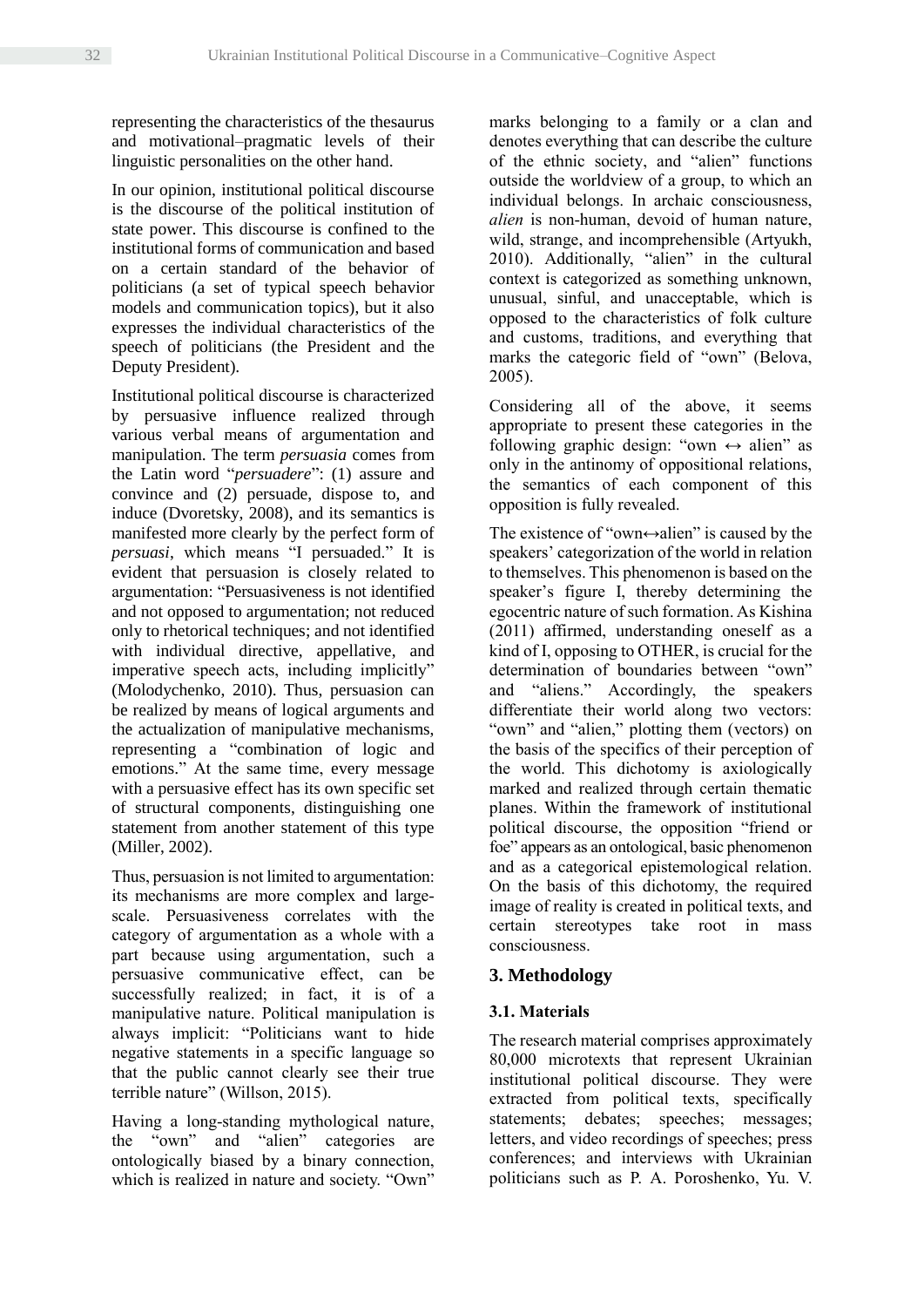Tymoshenko, V. F. Yanukovych, and V. A. Yushchenko for the period between 2004 and 2018. The texts selected as illustrative material for the present study are listed in the Annex.

#### **3.2. Data Analysis**

As a tool for the analysis of institutional political discourse as a communicative– cognitive phenomenon, an integrated approach was utilized involving general scientific methods (analysis, synthesis, induction, deduction, and modeling), structural semantics methods (component and contextual analyses), linguistic-communicative, and discourse methods, and quantitative and qualitative analyses.

In this study, we propose a model of persuasive influence as a basis for the analysis of the strategies employed by modern Ukrainian politicians to express the "own $\leftrightarrow$ alien" dichotomy. Persuasive influence can be realized utilizing the manipulative strategies of diverse evaluativity signs, breaking down into a certain set of communicative tactics (CTs). Figure 1 exhibits the two classifications of communicative metastrategies (CMs), namely, manipulative metastrategy plus and manipulative metastrategy minus. Each classification comprises a set of CTs.

# **Persuasive Influence**

#### **Manipulative Metastrategy Plus**

- tactics of objective information

presentation

- tactics of logical argumentation -tactics of uniting with the opponent

### **Manipulative Metastrategy Minus**

- tactics of calling for honesty
- tactics of insulting
- tactics of accusation rejection
- tactics of accusation
- tactics of confirmation of own position
- tactics of obscuration of responsibility
- tactics of humiliation
- tactics of advice
- tactics of warning
- tactics of positive self-presentation
- tactics of dramatization
- tactics of irony and sarcasm
- tactics of information distortion

**Figure 1** *Persuasive Influence*

To influence the mass consciousness of voters, politicians use CMs and CTs, which must be combined within the framework of cognitive scenarios (CogS). Cog is a series of events that is predicted to occur. An example of a situation where an individual runs through all possible scenarios is when he/she goes through all of the probable outcomes of a conversation in his/her head. Cog reduces framing biases in decision making, and it has positive effects on decision quality.

#### **4. Results**

#### **4.1. General Overview of Cognitive Scenarios**

In politician texts, the previous government appears to be "alien"/"other" as it allegedly caused a conflict between the state and Ukrainian society, resulting in the collapse in the country: P.A. Poroshenko.

… *You will shudder to remember the state of the country after Yanukovych's kleptocratic regime deliberately drove it to a national catastrophe for four years, as it confidently conducted the case until the end of*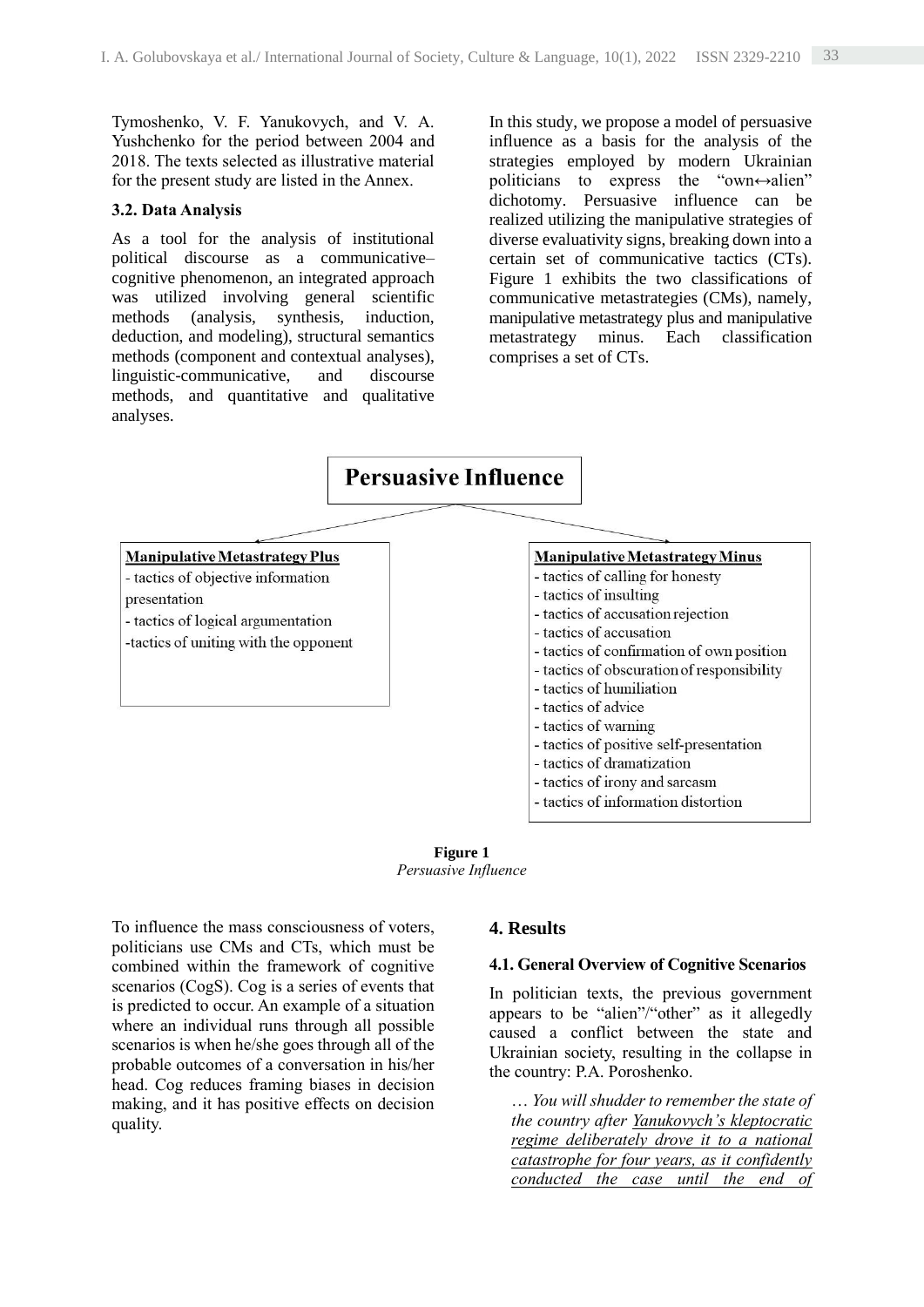*Ukrainian history*. *… All those who oppose reforms and prevent Ukraine from succeeding, namely, the oligarchy, the corrupt bureaucracy, the aggressor country and its small fifth column*, *supported by the enemy in Ukraine, are losing* (June 4, 2015; Message); V. Yanukovych. … *We got the country in a state of serious illness. The Orange government lost control of the processes in the state and was engaged mainly in resolving its own affairs and relations. It is no coincidence that Ukraine is among those most affected by the global crisis. The previous government was not ready for the crisis, did not know and did not understand what to do and how to do it* (June 3, 2010; Message).

Axiological guidelines emerge in thematic planes: the authoritarian↔democratic regime and the capacity $\leftrightarrow$ incapacity of the government team.

War, corruption, and lies are essential thematic aspects of the "one↔alien" dichotomy. The war is considered one method of the ruling elite enrichment, which is the main reason for its continuation:

*And the war* (started in 2014) *will not end until the rotten top is removed from power and will not disappear because the government is fed by this war* (June 17, 2017; Interview).

Axiological semantics unfolds in the thematic plane of power incorruptibility↔corruptibility. Corruption and lies are the main obstacles to a democratic society: V. Yushchenko.

*We have to exorcise large-scale corruption in the country.* … *I believe that the parliament will rise above party interests and support these documents* (note: a package of bills). *Then it will be a matter of honor for the Minister of Internal Affairs and the Prosecutor General to bring every corruption scandal to trial* (August 24, 2006; Speech). *We have to eradicate the field of deep corruption and deception to restore people's faith in goodness and justice* (June 6, 2005; Speech).

Value vectors unfold in the thematic planes of moral duty↔immorality.

In the texts of Ukrainian politicians, the opposition of "own↔alien" appears in the form of such antinomic sub-items as professionalism ↔non-professionalism, separatist↔conscious citizen, aggressive↔peaceful policy, and  $aq$ ggressor $\leftrightarrow$ victim (P. A. Poroshenko); legality ↔illegality, democracy↔oligarchocracy, disorder  $\leftrightarrow$ order, and right $\leftrightarrow$ wrong, clannishness  $\leftrightarrow$ clanlessness (Yu. V. Tymoshenko); transparency ↔corruption, trust↔distrust, stability↔dynamics, and Ukrainian↔European integration reforms (V. A. Yanukovych); and old post-Soviet↔new Ukrainian, friends⇔enemies, and neighbor⇔ enemy (V. A. Yushchenko). The opposition reflection between "own↔alien" is utterly subjective. Hence, "own" in the discourse of various Ukrainian politicians are as follows: I speaker, Ukrainian society, people with moral principles, the world, a foreign official, the Crimea, and Europe (P. A. Poroshenko); parties with similar ideas, the democratic world community, and international courts (Yu. V. Tymoshenko); the intellectuals, businessmen, European integration reforms, NATO, the Russian Federation, the USA, and China (V. F. Yanukovych); and new Ukrainian citizen, Poland, and Georgia (V. A. Yushchenko). "Alien" is represented by oligarchs, the fifth column, terrorism, murderers, the occupying power, and the Russian Federation (P. A. Poroshenko); previous presidents (V. F. Yanukovych and P. A. Poroshenko); judges, prosecutors, law enforcement agencies, and the top authorities in general (Yu. V. Tymoshenko), Yushchenko and his government, a divided parliament, debts, poverty, and a collapsed economy (V. F. Yanukovych); and traitors– politicians, corrupt people, the Yuliia Tymoshenko Bloc Party, the Party of Regions, and the Communist Party (V. A. Yushchenko).

On the basis of the analysis of the discourse of Ukrainian politicians, logical proof, positive self-presentation CogS, theatrical action CogS, and the CogS of the negative representation of the opponent, and combined CogS were identified. It also provided the basis for the identification of communicative behavior types inherent in Ukrainian politicians.

## **4.2. Logical Proof**

Logical proof CogS implement a manipulative metastrategy plus on the basis of appeals to the ratio of the addressee by logical argumentation. This CM is represented by an objective information CT, a logical proof CT, and a CT of uniting with an opponent. Additionally, it is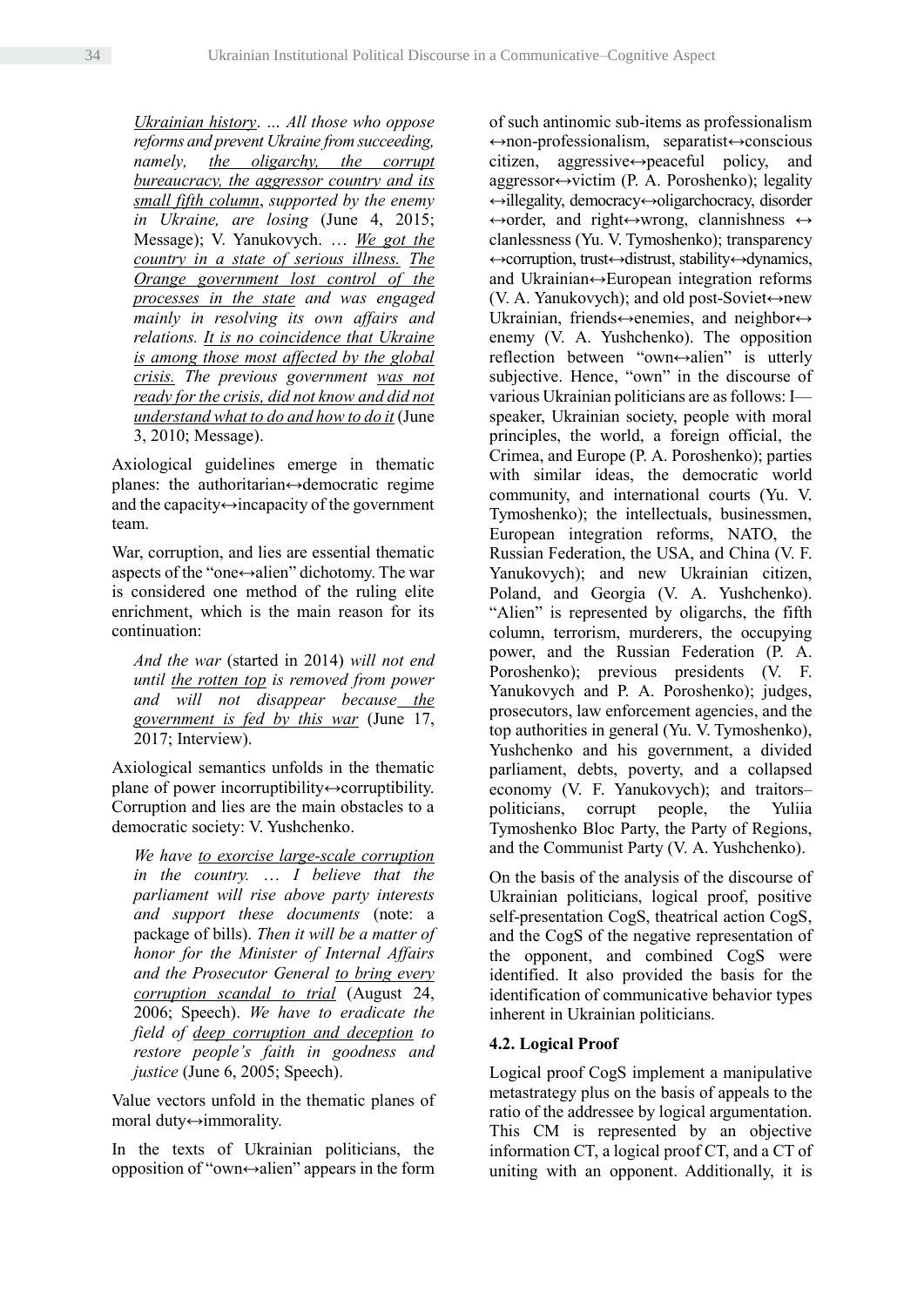characterized by accuracy, the completeness of facts, the provision of statistical data, the reliability of arguments, and the impartial attitude of the author to the submitted information by the addresser: V. Yanukovych-V. Yushchenko (a CT of uniting with an opponent).

*But I would like to remind you that more than half of my voters supported me, and many voters also voted for you. If we do not agree with you on how to continue living in this country, it may happen that one of us will be elected*, *as they say, an incomplete president or president of one part of Ukraine. This is the question to be answered—this time will come* (December 21, 2004; TV Debates).

Using the official voting data for the 2004 elections (the following figures are reflected on the CEC website: in the first round, 39.26% of the votes for V.A. Yushchenko and 39.11% of the votes for V.F. Yanukovych) and using logical arguments, a politician calls on his opponent to unite to jointly address state issues.

#### **4.3. Positive Self-Representation**

Positive self-presentation CogS perform a CМ minus by means of the tactics of the confirmation of own position, advice, warning, the removal of responsibility, and a call to honesty. This Cog is characterized by an increased degree of emotionality. For instance, the increase in the intensity of emotions is realized through hyperbolization: Yu. V. Tymoshenko (warning CT).

*When the ribbon cut from the wreath by the pensioner causes the authorities to feel fear and hatred, when the paint thrown by the child into the portrait of the dictator on the billboard causes panic and hysteria, everyone understands that such power is doomed*. *Every dictatorship sooner or later commits suicide. This is the nature of all dictatorships.* Our Ukrainian dictatorship is already in agony. Sooner or later *it will decline. But the fact is that every extra day and every extra minute of this horde in power bears such losses and such damage to Ukraine that we will have to pay for their rule for years to come* (January 22, 2012; Appeal).

The use of the evaluative vocabulary of a negative nature contributes to the injection of emotional tension: *fear and hatred*, *panic and hysteria*, *agony, dictatorship*, *and horde*, forming the effect of negative predictions.

The speech emotionality of the addresser can be veiled by the rudeness of advice, which sounds more like an order: Yu.V. Tymoshenko (advice CT).

*Remember, that the future of Ukraine, the security of Ukraine, its interests, and yours too, are in the European plane. But if you want to get back at least some political dignity, return Ukraine to the European development strategy* (December 26, 2011; Letter).

This tactic aims at motivating the addressee to take action, addressing the ratio of the President so that he can turn the course of the foreign policy of the country in the European direction. It is for this reason that the speaker uses the imperative mood—*remember, return.*

An important component of positive selfpresentation CogS is the use of the communicative combination of three time segments (future, present, and past) and an appeal to the previous experience of the addresser: V.F. Yanukovych–V.A. Yushchenko (CTs of own position confirmation).

*I assert and have always asserted that we will only pay the pension that we have assigned, and we will only make distinctions on the working conditions of pensioners. This is my strong stand, because I know what poverty is. Therefore, this issue has been resolved for me, and I give you the answer* (December 21, 2004; TV debates).

The key figures here are the I-speaker as a presidential candidate (who comes from the poor) and pensioners (the people), and it implicitly unites both into one gestalt space.

## **4.4. Theatrical Action**

Theatrical action CogS take place where a situation favorable to the speaker is consciously modeled when there is a distribution of communicative roles and putting on of a mask corresponding to the communicative image of the politician. CogS are realized with the help of a CM minus due to the use of dramatization CT and the CTs of positive self-presentation. For instance, dramatization CT is characterized by the accumulation of either exclusively positive or purely negative information directed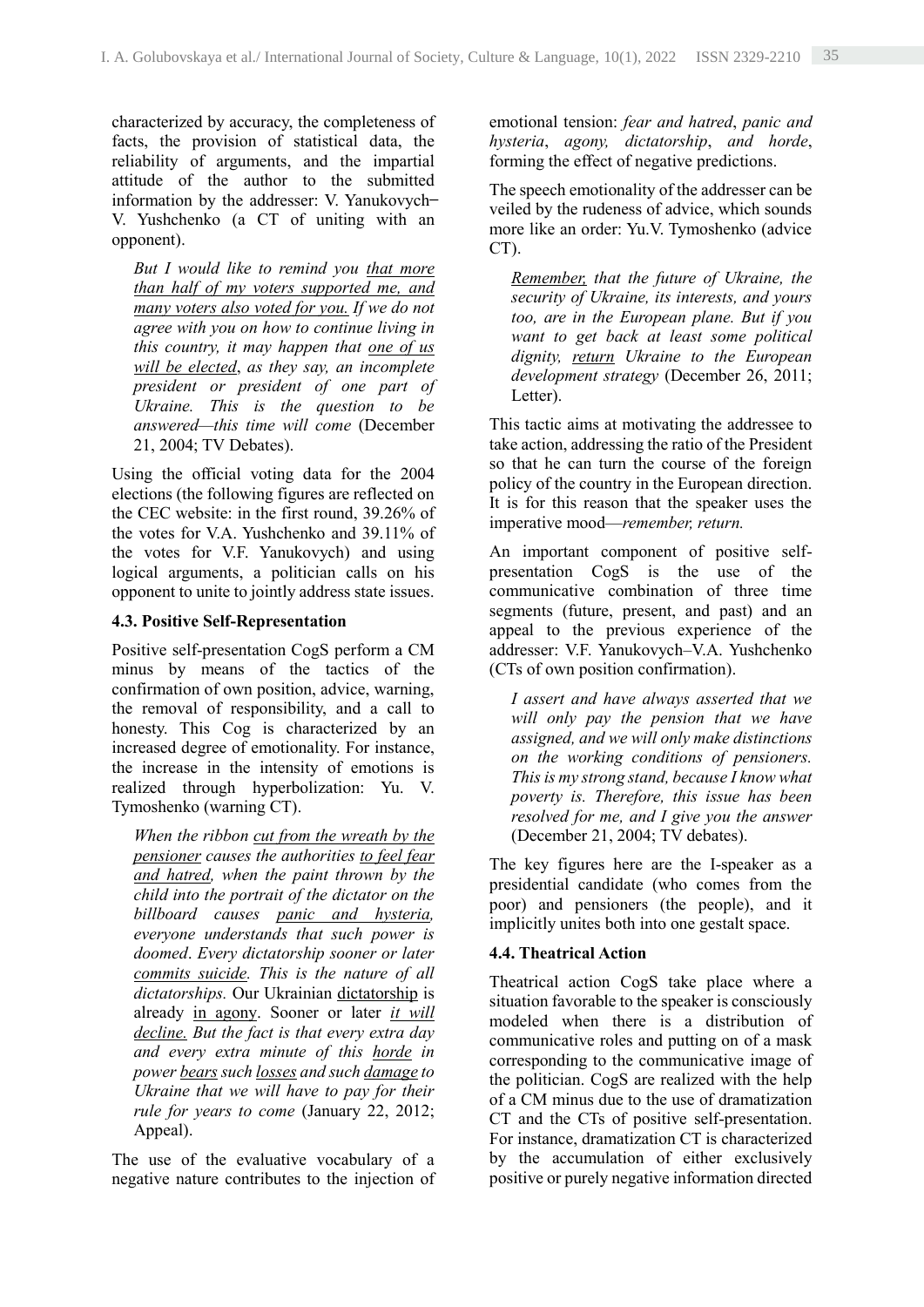in any case against the opponent: P. A. Poroshenko.

*We have done what no one has been able to do for 24 years. We have diversified the supply of natural gas to Ukraine. For now we have overcome the critical dependence on Russia, jumped off their gas needle. I have no doubt that this gas withdrawal syndrome, this blackmail, would doom the Ukrainians. We stopped it* (December 12, 2015; Speech).

The speaker seems to play the role of the hero (as if only with him the gas dependence on the Russian Federation was overcome), putting on the appropriate mask and verbally using the anaphoric partial syntactic repetition of the predicative nature: *we have done, we have overcome, and we have not let it happen.*

The speaker commonly uses the contrast to raise the statement pitch: Yu. Tymoshenko (dramatization CT).

*Political repression in Ukraine is reaching its climax. I do not remember such a scale even in the worst times: people are intimidated, searched, criminal cases are initiated, people are demanded to leave the Batkivshchyna party. That is why I am personally appealing to Poroshenko — stop large-scale political repressions on your behalf. It is going over the line!* … *This government cannot be called democratic and pro-European if it is deep in corruption and political repression* (June 19, 2017; Speech).

The contrast marks negative actions resorted to by the government: political repression, intimidation, searches, the initiation of criminal cases, and the opposition to such positive possible characteristics of power as "democracy" and "pro-European".

## **4.5. Othering or Negative Representation of an Opponent**

The CogS of the negative representation of the opponent realizes a CM minus, and accusation rejection, irony and sarcasm, insult, humiliation, and information distortion are actualized within the CTs of accusation. These CogS unfold in the conditions of the address of the addresser to the addressee in a raised voice, with transition to the rough, even aggressive tone of communication. The speaker seeks to

humiliate his opponent and create an exclusively negative image. For instance, V.A. Yushchenko–V. F. Yanukovych (CTs of insult).

*But I would like, Viktor Fedorovich, as an economist, to understand the nature of your mistakes: are they the mistakes of nonprofessionalism, or is it just an outright deception of voters* (December 21, 2004; TV debates).

This CT is realized by means of a communicative course of the accumulation of contextual synonyms with negative estimating semantics: mistakes, deception, nonprofessionalism, and an implicit comparison of the self-speaker as an expert in economics (V.A. Yushchenko, candidate of economic sciences) and his opponent, who, in the opinion of the Ispeaker, is either a know-nothing or a morally defective person.

High negative expressiveness is another important component of the CogS negative representation of the opponent: Yu.V. Tymoshenko (accusation CT).

*On January 22, 1919, here, on Sophia Square, the Universal on a United Conciliar Ukraine was proclaimed. Then, in the anxious and turbulent days of the struggle for freedom, there was, in fact, the only Ukrainian state restored, which went through all the hardships, troubles and trials. Today, 93 years later, in Ukraine, unfortunately, we face anxious and turbulent times. The internal enemy is much more dangerous than the external one. We are not foreign invaders, but our own Ukrainian government that destroys Ukraine, mocks people, plunders our values, and tramples on our ideal*s. *The mafia has seized the power in our country.* But it is not just the mafia, not just bandits. This is a mafia that hates everything Ukrainian, is afraid of it and does not understand it. *These are the bandits who set themselves the goal to ruin the independent Ukrainian state. But we will not let them* (January 22, 2012; Appeal).

The speaker creates a sharply negative image of the political opponent using parcelling techniques (accentuation division into simple sentences); the concentrated use of epithets "*anxious"* and *"restless"*; and the contextual synonyms of pejorative coloration: *"mocks"*, *"plunders"*, *"tramples"*, and *"hates."* The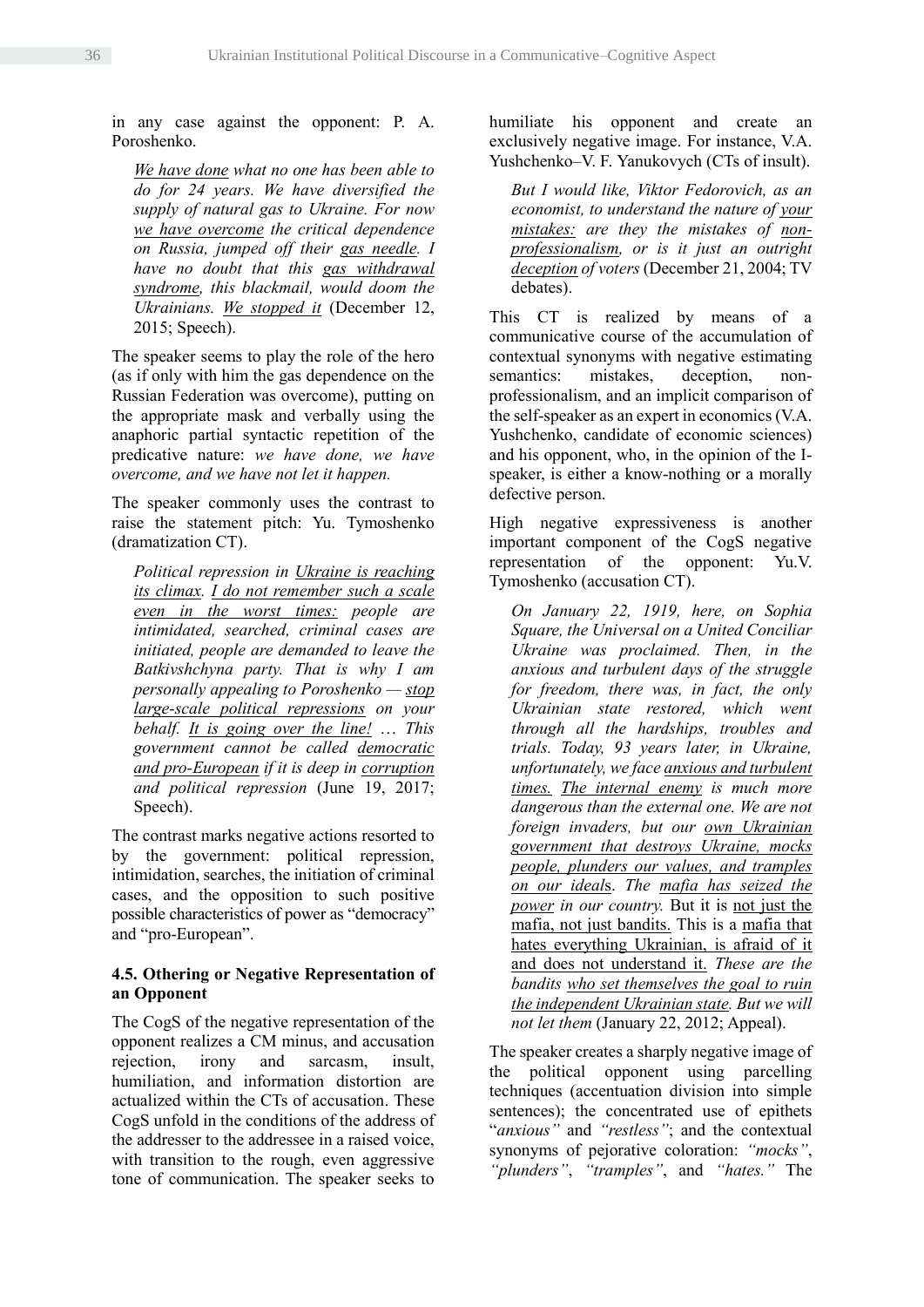addresser correlates the concepts of the current government and the enemy. The government does not just act as an enemy, and it is stated that it belongs to bandits and mafias. It is also accused of Ukrainophobia, ruining the independent Ukrainian state. On the basis of the use of the communicative course of contrast, a clear image of the internal enemy emerges as one that destroys Ukraine and mocks people ("aliens") and the image of those who will not allow it to do so ("their own"). In combination, it creates a high degree of the pejorative connotation of the text. For an even greater effect within the CogS of the negative representation of the opponent, the addresser may express aggression, deliberately humiliating him: Yu.V. Tymoshenko (humiliation CT).

*You will never be able to use contradictions between Europe and Russia, as you expected. They both know you and evaluate properly. Not with your natural abilities. … Euro-2012 is not a treaty on European integration, you have been misled. This is football. Your deepest mistake is to curtail the process of unification with Europe* (December 26, 2011; Letter);

Yu.V. Tymoshenko (humiliation CT) *Mr. President, you have lost your memory. You have forgotten that, as with Saakashvili's arrest, it already happened. To paraphrase my friend, I will not say that you are not stepping on a rake. You have a rake instead of legs.* (hereinafter accusation CTs of consolidation of power) *In the 4th year of his reign, you became simultaneously president, prosecutor, parliament, government, court and general producer of all TV channels.* (then comes humiliation CT) *And now you throw behind bars of the opponents—as Yanukovych did. Remember what it came to.*  Rostov cannot hold you all (December 9, 2017; Statement).

Using the communicative course of the mockery of the opponent's mental abilities and level of professionalism and the lexical and stylistic paths of sarcasm and hyperbole (when accusations are made that the addressee is the president, prosecutor, parliament, government, court, and general), the addressee creates a pejoratively colored image of the presidentdictator and usurper of power, crowning his discourse with a communicative course of allusion to the mistakes of the previous President of Ukraine (parallels and allusions to V.F. Yanukovych). Thus, the addresser points out to the addressee the wrong domestic policy while warning of its possible negative consequences.

### **4.6. Combined Cognitive Scenarios**

In the combined CogS, the positive selfpresentation of the speaker occurs by lowering the political status of the addressee on the basis of creating an addressee positive image in parallel with the negation of the opponent image. A CM minus dominates and is actualized by combined CTs (simultaneous decrease in the opponent social status + increase of own) and the CTs of joint efforts (communicative course of intimation). For instance, P. A. Poroshenko disclosed about the old government (combined CT).

*You and I have established an international coalition*. *In the beginning, back in February, all Ukrainian were disrespected, they were not allowed or invited to any country in the world except the Kremlin, we created a strong international coalition to defend Ukraine and achieved effective economic sanctions against Russia as an aggressor* (December 12, .2015; Speech).

The author tries to humiliate the previous government, calling the former leaders of the country "disrespected," implying their pro-Russian orientation. Thus, the communicative course of pinning labels in the framework of the CTs of disrupting the opponent's political status is realized. Conversely, the CTs of positive selfpresentation actualize the communicative course of intimacy "together with you" and the use of the phrase amelioratively marked in the context of the current political situation in Ukraine by *a powerful international coalition in defence of Ukraine*.

In the combined CogS, the speaker seeks to create the illusion of an unbiased attitude to the situation, disguised by a logical description of the existing situation. Hence, the addresser tries, in fact, to impose his position on the audience: Yu. V. Tymoshenko (CTs of joining forces and calling for active actions).

*Today everyone comes to the squares with only one question: what is our goal and what is our plan of joint action? Our goal is the early immediate removal of Yanukovych from the post of the President of Ukraine. All*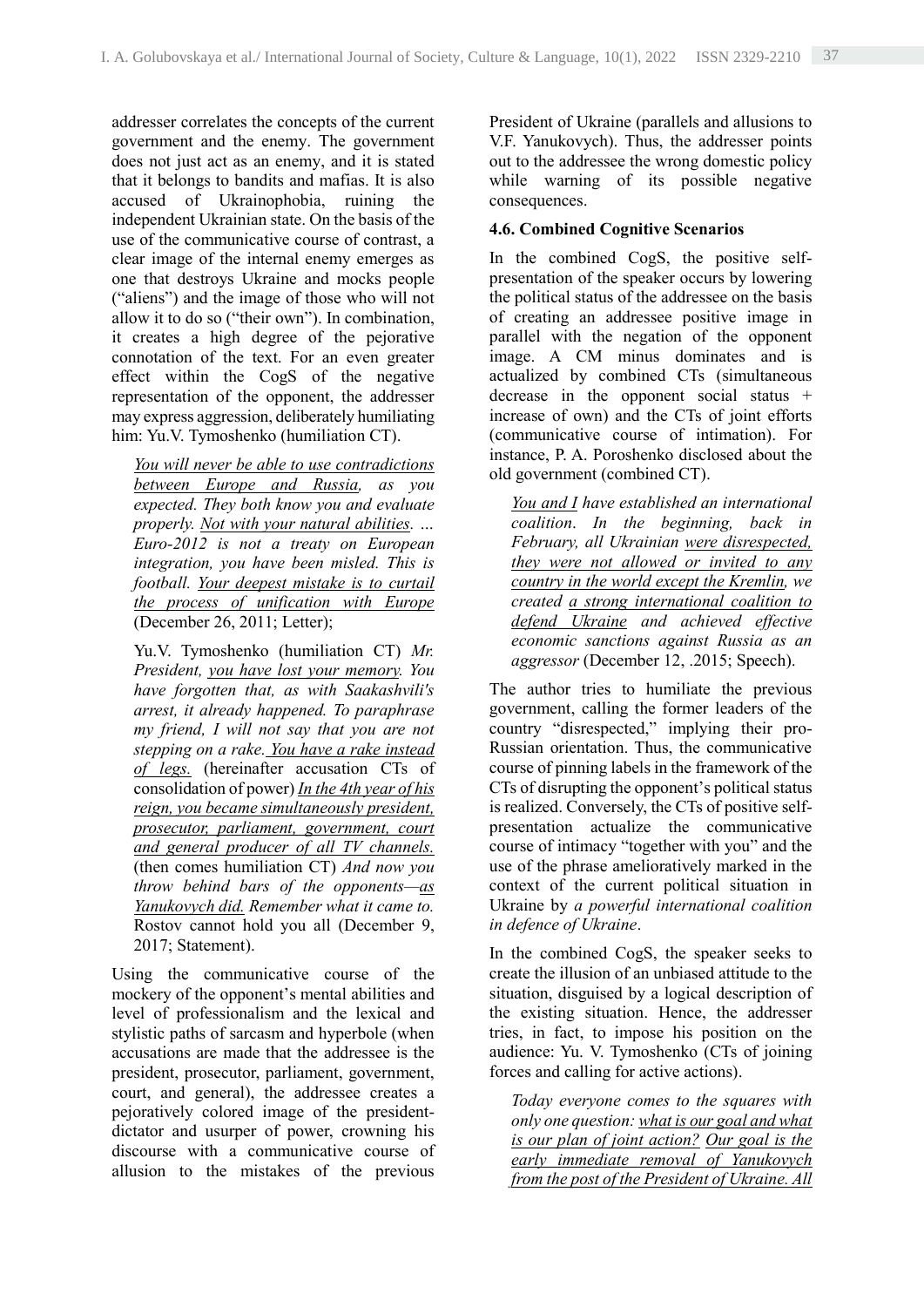*other representatives of both central and local authority — governments, golden eagles, zaharchenki, pshonki, klyuyevy, etc., everything else — are his metastases, which will die as soon as their inspiration disappears from the political map. Now focus all your plans, all your actions, all your strength on this. Now then we can just not cope with here is the ACTION PLAN that I offer you. Some important steps have already been taken! Of course, behind bars, I cannot take responsibility for the quality and effectiveness of this plan. Therefore, this is just advice, and to implement it or not it will certainly be your joint decision* (December 8, 2013; Statement).

Employing the communicative course of intimacy, the addressee creates the illusion of parity communication and offers a plan to get out of the situation while abdicating responsibility due to the objective circumstances at the time.

As a result of the analysis of nearly 80,000 microtexts representing the Ukrainian institutional political discourse and with the involvement of the latest research frame (scenarios, metastrategies, CTs, and communicative moves), verifying qualitative analysis by quantitative, we proposed to distinguish four types of the communicative behavior of politicians: conflict-cooperative (P. A. Poroshenko), conflict (Yu. V. Tymoshenko), cooperative-conflict (V. F. Yanukovych), and conflict-neutral (V. A. Yushchenko).

We also determined that a politician with a conflict type of communicative behavior is characterized by a high frequency of communication tactics (44%), and conflictneutral (24%) and cooperative-conflict (20%) types of behavior are characterized by a medium frequency. The least number of CTs is implemented in the speech of a politician belonging to the conflict-cooperative type of communicative behavior (12%).

# **5. Concluding Remarks**

As a result of the research, the characteristics of the implementation of the Ukrainian-language political discourse in the political space of Ukraine were established.

Institutional political discourse is one of the most powerful means of influence and persuasion in the modern political world. It also largely determines the mode of the perception of political realities by average citizens. Moreover, institutional political discourse is a communicative–cognitive subjectively marked phenomenon regulated by clear rules and ings a kind of game and a strategic weapon aimed at exerting mudslides on the electorate.

The persuasive speech is a process whose end result is persuasion and the suggestion of certain views. It is realized by means of various methods and by argumentation and manipulation (including the actualization of the binary opposition "own↔alien"), the application of manipulative meta-strategies and tactics, and the manifestation of various types of communicative behavior.

The actualization of the binary opposition "own↔alien" in the speech of Ukrainian politicians testifies to the following general regularities: (a) profitable and (b) "others" appear in the semantic field of corruption, bureaucracy, non-compliance with laws, and the violations of moral and universal principles.

A new model of speech manipulation is proposed on the basis of CM and CT classification, considering the pragmalinguistic mode of their application in Ukrainianlanguage political texts. The CMs of politicians are divided into metastrategy plus and metastrategy minus, where each allocates a wide range of various CTs implemented within certain CogS.

As a result of a comprehensive contextualdiscourse analysis, the dominant features were identified on the basis of features of the communicative behavior of a politician, and he could be attributed to the conflict (Yu. V. Tymoshenko), conflict-neutral (V.A. Yushchenko), conflict-cooperative (P. A. Poroshenko), and cooperative-conflict (V. F. Yanukovych) types.

We further determined that the politician, being the carrier of the conflict type of communicative behavior, uses the tactics of emotionally aggressive coloring. The conflictneutral type is characterized by the use of such tactics that allow you not to cooperate with your opponent but, on the one hand, provide truthful information and, on the other hand, accuse, insult, and criticize your opponent. In the conflict-cooperative type of behavior, tactics are demonstrated that exhibit the dominance of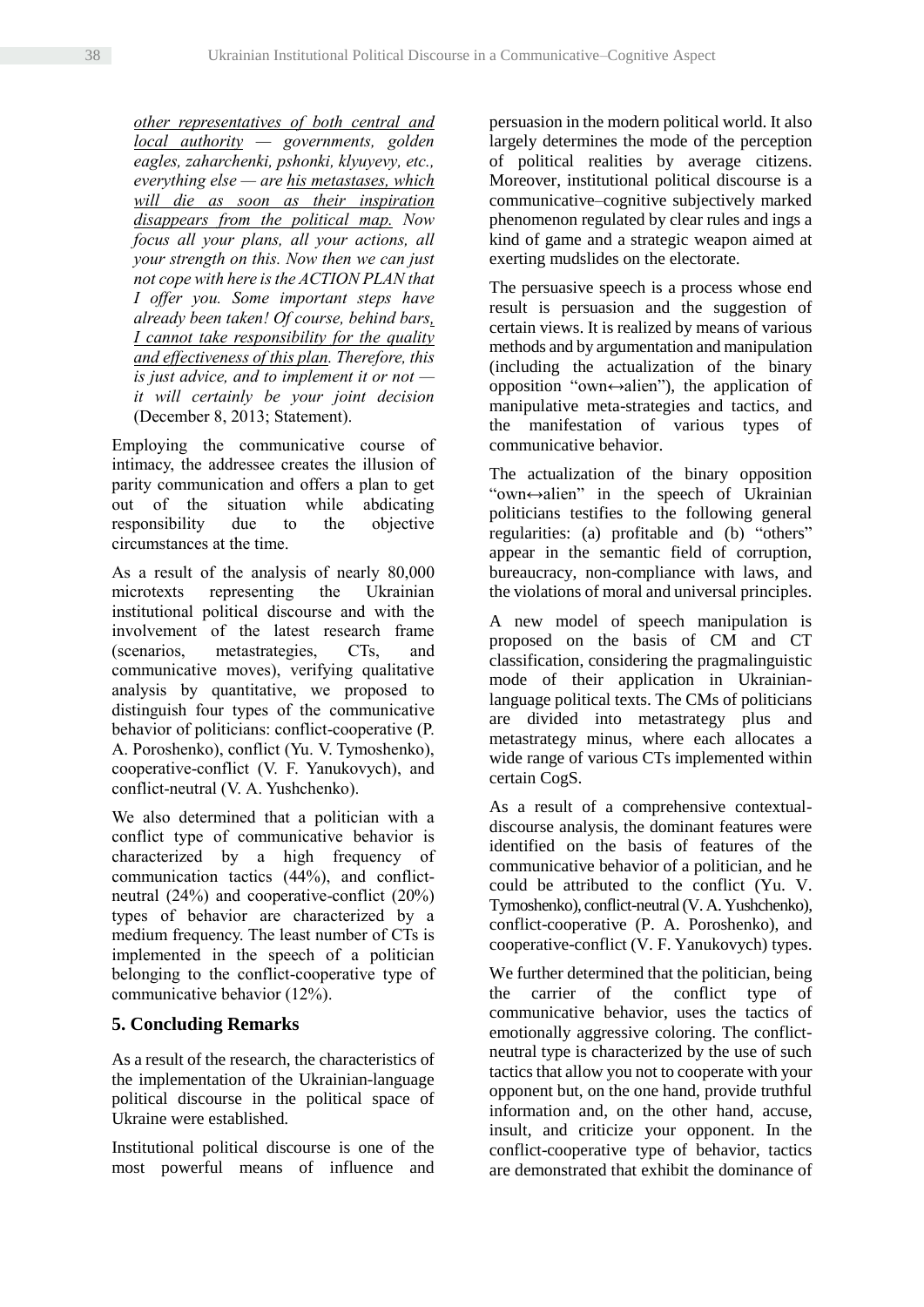the self-speaker, directed against the opponent, although utilizing tactics focused on cooperation with him is possible. The carrier of the cooperative-conflict type of communicative behavior uses the tactics of rapprochement with the addressee, thereby relieving tension in communication, but is still in conjunction with the use of the tactics of domination over the opponent.

## **References**

- Abdelzaher, E., & Essam, B. A. (2019). Weaponizing words: Rhetorical tactics of radicalization in Western and Arabic countries. *Journal of Language and Politics*, *18*(6), 893-914.
- Artiukh, A. (2010). Own↔alien, wild–cultural. Basic structures of mythological cognitive models (to the problem of invariance and transformation in the information space). *Folk Art and Ethnography*, *1*, 84–93.
- Belova, O. B. (2005). *Ethnic stereotypes in the Slavic folk tradition*. Moscow: Indrik.
- Dvoretsky, I. Kh. (2008). *Latin-Russian dictionary*. Moscow: Media.
- Jalilifar, A., Savaedi, S. Y., & Alexanne, D. (2021). The battery dies quicker than a black guy: A thematic analysis of political jokes in the American and Iranian contexts. *International Journal of Society, Culture & Language, 9*(3), 1- 15.
- Huber, R. A., & Schimpf, C. H. (2016). Friend or foe? Testing the influence of populism on democratic quality in Latin America. *Political Studies, 64*(4), 872-889.
- Kishina, E. V. (2011). Semantic opposition own↔alien as the realization of the ideological and manipulative potential of political discourses. *Bulletin of the Kemerovo State University, 4*(48), 174– 179.
- Kondratenko, N. V. (2007). *Ukrainian political discourse: Textualization of reality*. Odessa: Chornomoryia.
- Kubryakova, E. S. (2000). About concepts of discourse and the discursive analysis of modern linguistics. In: E. S. Kubryakova, V. Z. Demyankov, L. G. Luzina, E. O. Oparina, I. S. Ivanova, V. B. Smirensky, M. B. Rarenko, (Eds.). *Discourse, speech, speech activity: Functional and*

*structural aspects* (pp. 7-26). Moscow: Ras Inion.

- Kurmanova, A. Z., Sarsikeyeva, G. K., & Utegulova, G. Zh. (2021). Political linguistics: Public speech of American and Kazakh politicians. *International Journal of Society, Culture & Language, 9*(2), 212-221.
- Miller, G. R. (2002). On being persuaded: Some basic distinctions. In: J. P. Dillard & M. Pfau (Eds.), *The persuasion handbook: Developments in theory and practice* (pp. 3–16). Thousand Oaks: Sage Publications.
- Molodychenko, E. N. (2010). *Enemy image creation as a persuasive strategy of American political discourse: Cognitive and linguopragmatic analysis (based on public speeches by politicians 1960– 2008).* Diss. of Candidate of Philology. Arkhangelsk.
- Oparina, E. О. (2002). Metaphor in political discourse. *Political Science, 3*, 22-30.
- Pines, Yu. (2002). Friends or foes: Changing concepts of ruler-minister relations and the notion of loyalty in pre-imperial China. *Monumenta Serica, 50*, 35-74.
- Reyes-Rodríguez, A. (2008). Political discourse and its sociolinguistic variables. *Critical Inquiry in Language Studies*, *5*(4), 225- 242.
- Sheigal, E. I. (2000). *Semiotics of political discourse*. Moscow, Volgograd: Peremena.
- Trajkova, Z., & Neshkovska, S. (2019). Strategies of legitimisation and delegitimisation in selected American presidential speeches. *Respectus Philologicus, 35*(40), 11-29.
- Van Dijk, T. A. (2009). *Society and discourse: How social contexts influence text and talk*. Cambridge: Cambridge University Press.
- Van Dijk, T. A. (2014). Discourse, cognition, society. *The discourse studies reader: Main currents in theory and analysis*, *388*, 121-146.
- Wieczorek, A. (2020). On covert and overt sayers: A pragmatic-cognitive study into Barack Obama's presidential rhetoric of image construction and (de)legitimisation. *Res Rhetorica, 7*(4), 147-168.
- Wilson, J. (2015). Political discourse. In D. Tannen, H. E. Hamilton, & D. Schiffrin (Eds.), *The handbook of discourse analysis* (pp. 775-794). Malden: Wiley Blackwell.